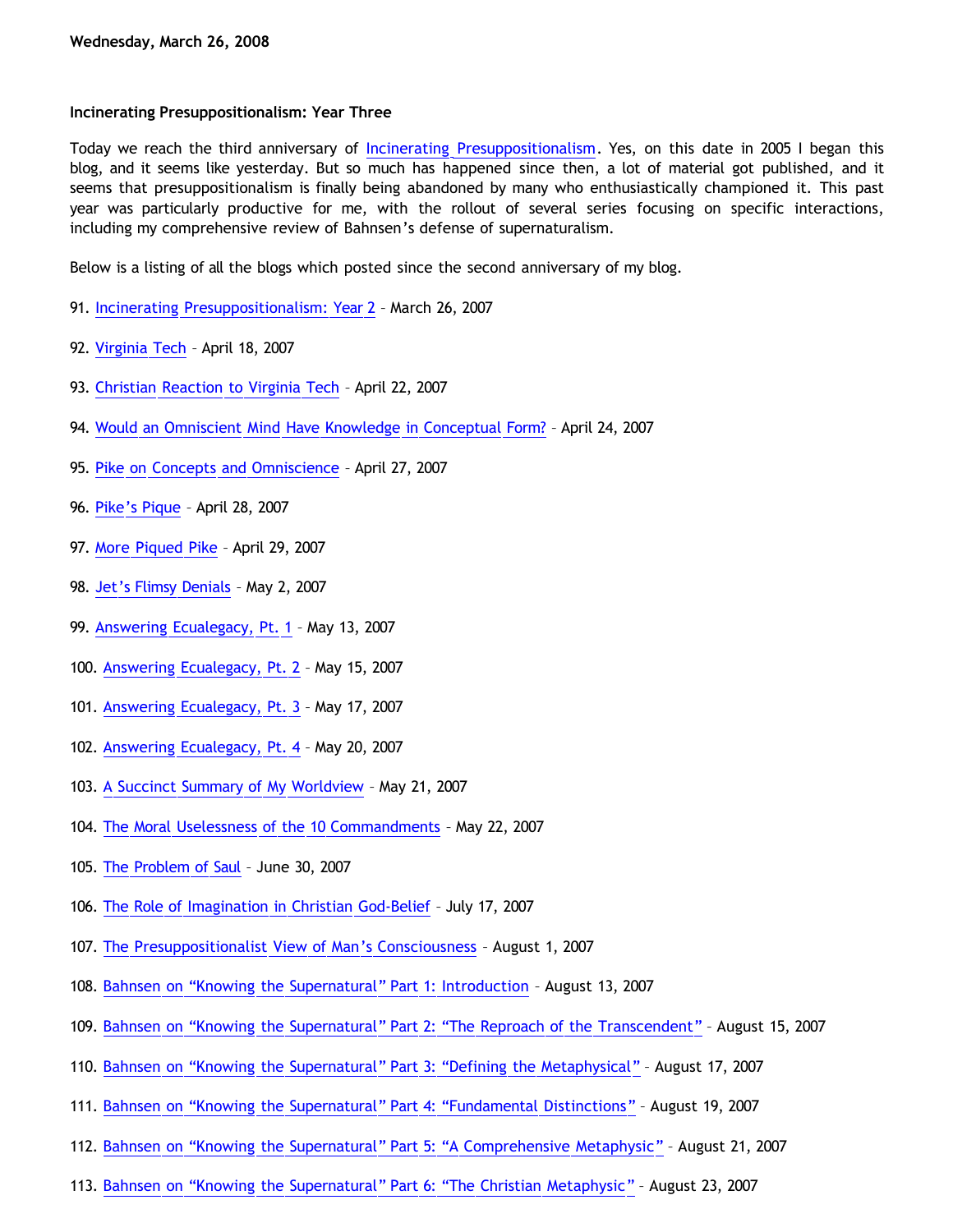- 114. [Bahnsen on](http://bahnsenburner.blogspot.com/2007/08/bahnsen-on-knowing-supernatural-part-7.html) ["Knowing the Supernatural" Part 7:](http://bahnsenburner.blogspot.com/2007/08/bahnsen-on-knowing-supernatural-part-7.html) ["Distinguishing Appearance from Reality"](http://bahnsenburner.blogspot.com/2007/08/bahnsen-on-knowing-supernatural-part-7.html) August 25, 2007
- 115. [Bahnsen on](http://bahnsenburner.blogspot.com/2007/08/bahnsen-on-knowing-supernatural-part-8.html) ["Knowing the Supernatural" Part 8:](http://bahnsenburner.blogspot.com/2007/08/bahnsen-on-knowing-supernatural-part-8.html) ["Ultimate Questions"](http://bahnsenburner.blogspot.com/2007/08/bahnsen-on-knowing-supernatural-part-8.html) August 27, 2007
- 116. [Bahnsen on](http://bahnsenburner.blogspot.com/2007/08/bahnsen-on-knowing-supernatural-part-9.html) ["Knowing the Supernatural" Part 9:](http://bahnsenburner.blogspot.com/2007/08/bahnsen-on-knowing-supernatural-part-9.html) ["Suprasensible Reality"](http://bahnsenburner.blogspot.com/2007/08/bahnsen-on-knowing-supernatural-part-9.html) August 29, 2007
- 117. [Bahnsen on](http://bahnsenburner.blogspot.com/2007/08/bahnsen-on-knowing-supernatural-part-10.html) ["Knowing the Supernatural" Part 10:](http://bahnsenburner.blogspot.com/2007/08/bahnsen-on-knowing-supernatural-part-10.html) ["Pure Motives?"](http://bahnsenburner.blogspot.com/2007/08/bahnsen-on-knowing-supernatural-part-10.html) August 31, 2007
- 118. [Bahnsen on](http://bahnsenburner.blogspot.com/2007/09/bahnsen-on-knowing-supernatural-part-11.html) ["Knowing the Supernatural" Part 11:](http://bahnsenburner.blogspot.com/2007/09/bahnsen-on-knowing-supernatural-part-11.html) ["The Case Against Metaphysics"](http://bahnsenburner.blogspot.com/2007/09/bahnsen-on-knowing-supernatural-part-11.html) September 3, 2007
- 119. [Bahnsen on](http://bahnsenburner.blogspot.com/2007/09/bahnsen-on-knowing-supernatural-part-12.html) ["Knowing the Supernatural" Part 12:](http://bahnsenburner.blogspot.com/2007/09/bahnsen-on-knowing-supernatural-part-12.html) ["Logical Positivism"](http://bahnsenburner.blogspot.com/2007/09/bahnsen-on-knowing-supernatural-part-12.html) September 5, 2007
- 120. [Bahnsen on](http://bahnsenburner.blogspot.com/2007/09/bahnsen-on-knowing-supernatural-part-13.html) ["Knowing the Supernatural" Part 13:](http://bahnsenburner.blogspot.com/2007/09/bahnsen-on-knowing-supernatural-part-13.html) ["Double Standards and Begging the Question"](http://bahnsenburner.blogspot.com/2007/09/bahnsen-on-knowing-supernatural-part-13.html) September 7, 2007
- 121. [Bahnsen on](http://bahnsenburner.blogspot.com/2007/09/bahnsen-on-knowing-supernatural-part-14.html) ["Knowing the Supernatural" Part 14:](http://bahnsenburner.blogspot.com/2007/09/bahnsen-on-knowing-supernatural-part-14.html) ["Philosophical Self-Deception"](http://bahnsenburner.blogspot.com/2007/09/bahnsen-on-knowing-supernatural-part-14.html) September 9, 2007
- 122. [Bahnsen on](http://bahnsenburner.blogspot.com/2007/09/bahnsen-on-knowing-supernatural-part-15.html) ["Knowing the Supernatural" Part 15:](http://bahnsenburner.blogspot.com/2007/09/bahnsen-on-knowing-supernatural-part-15.html) ["Further Difficulties"](http://bahnsenburner.blogspot.com/2007/09/bahnsen-on-knowing-supernatural-part-15.html) September 11, 2007
- 123. [Bahnsen on](http://bahnsenburner.blogspot.com/2007/09/bahnsen-on-knowing-supernatural-part-16.html) ["Knowing the Supernatural" Part 16:](http://bahnsenburner.blogspot.com/2007/09/bahnsen-on-knowing-supernatural-part-16.html) ["No Predictability"](http://bahnsenburner.blogspot.com/2007/09/bahnsen-on-knowing-supernatural-part-16.html) September 17, 2007

124. [Bahnsen on](http://bahnsenburner.blogspot.com/2007/09/bahnsen-on-knowing-supernatural-part-17.html) ["Knowing the Supernatural" Part 17:](http://bahnsenburner.blogspot.com/2007/09/bahnsen-on-knowing-supernatural-part-17.html) ["Naturalism versus Supernaturalism as Worldviews"](http://bahnsenburner.blogspot.com/2007/09/bahnsen-on-knowing-supernatural-part-17.html) – September 19, 2007

- 125. [Bahnsen on](http://bahnsenburner.blogspot.com/2007/09/bahnsen-on-knowing-supernatural-part-18.html) ["Knowing the Supernatural" Part 18: Final Assessment and Conclusion](http://bahnsenburner.blogspot.com/2007/09/bahnsen-on-knowing-supernatural-part-18.html) September 21, 2007
- 126. [Roadmap to Bahnsen on the Supernatural](http://bahnsenburner.blogspot.com/2007/09/roadmap-to-bahnsen-on-supernatural.html) September 23, 2007
- 127. [Singhing the Greg Bahnsen Blues](http://bahnsenburner.blogspot.com/2007/09/singhing-greg-bahnsen-blues.html) September 25, 2007
- 128. [Lord Oda on Faith](http://bahnsenburner.blogspot.com/2007/10/lord-oda-on-faith.html) October 2, 2007
- 129. [Lord Oda's](http://bahnsenburner.blogspot.com/2007/10/lord-odas-problem-with-pain.html) ["Problem with Pain"](http://bahnsenburner.blogspot.com/2007/10/lord-odas-problem-with-pain.html) October 4, 2007
- 130. [D. James Kennedy's Impotent Jesus](http://bahnsenburner.blogspot.com/2007/11/d-james-kennedys-impotent-jesus.html) November 26, 2007
- 131. [My Chat with a Presuppositionalist](http://bahnsenburner.blogspot.com/2007/12/my-chat-with-presuppositionalist.html) December 27, 2007
- 132. [Van Til vs. Bahnsen](http://bahnsenburner.blogspot.com/2008/01/van-til-vs-bahnsen.html) January 2, 2008
- 133. [A Response to Vytautas](http://bahnsenburner.blogspot.com/2008/01/response-to-vytautas.html) January 6, 2008
- 134. [The Imaginative Basis of Vytautas' God-Belief, Part 1](http://bahnsenburner.blogspot.com/2008/01/imaginative-basis-of-vytautas-god.html) January 11, 2008
- 135. [The Imaginative Basis of Vytautas' God-Belief, Part 2](http://bahnsenburner.blogspot.com/2008/01/imaginative-basis-of-vytautas-god_13.html) January 13, 2008
- 136. [The Imaginative Basis of Vytautas' God-Belief, Part 3](http://bahnsenburner.blogspot.com/2008/01/imaginative-basis-of-vytautas-god_14.html) January 14, 2008
- 137. [The Imaginative Basis of Vytautas' God-Belief, Part 4](http://bahnsenburner.blogspot.com/2008/01/imaginative-basis-of-vytautas-god_17.html) January 17, 2008
- 138. [The Imaginative Basis of Vytautas' God-Belief, Part 5](http://bahnsenburner.blogspot.com/2008/01/imaginative-basis-of-vytautas-god_18.html) January 18, 2008
- 139. [Presuppositionalism and the Evasion of the Burden of Proof, Part 1](http://bahnsenburner.blogspot.com/2008/02/presuppositionalism-and-evasion-of.html) February 1, 2008
- 140. [Presuppositionalism and the Evasion of the Burden of Proof, Part 2](http://bahnsenburner.blogspot.com/2008/02/presuppositionalism-and-evasion-of_03.html) February 3, 2008
- 141. [Presuppositionalism and the Evasion of the Burden of Proof, Part 3](http://bahnsenburner.blogspot.com/2008/02/presuppositionalism-and-evasion-of_04.html) February 4, 2008
- 142. [Quixie on Witherington on Doherty](http://bahnsenburner.blogspot.com/2008/03/quixie-on-witherington-on-doherty.html) March 16, 2008